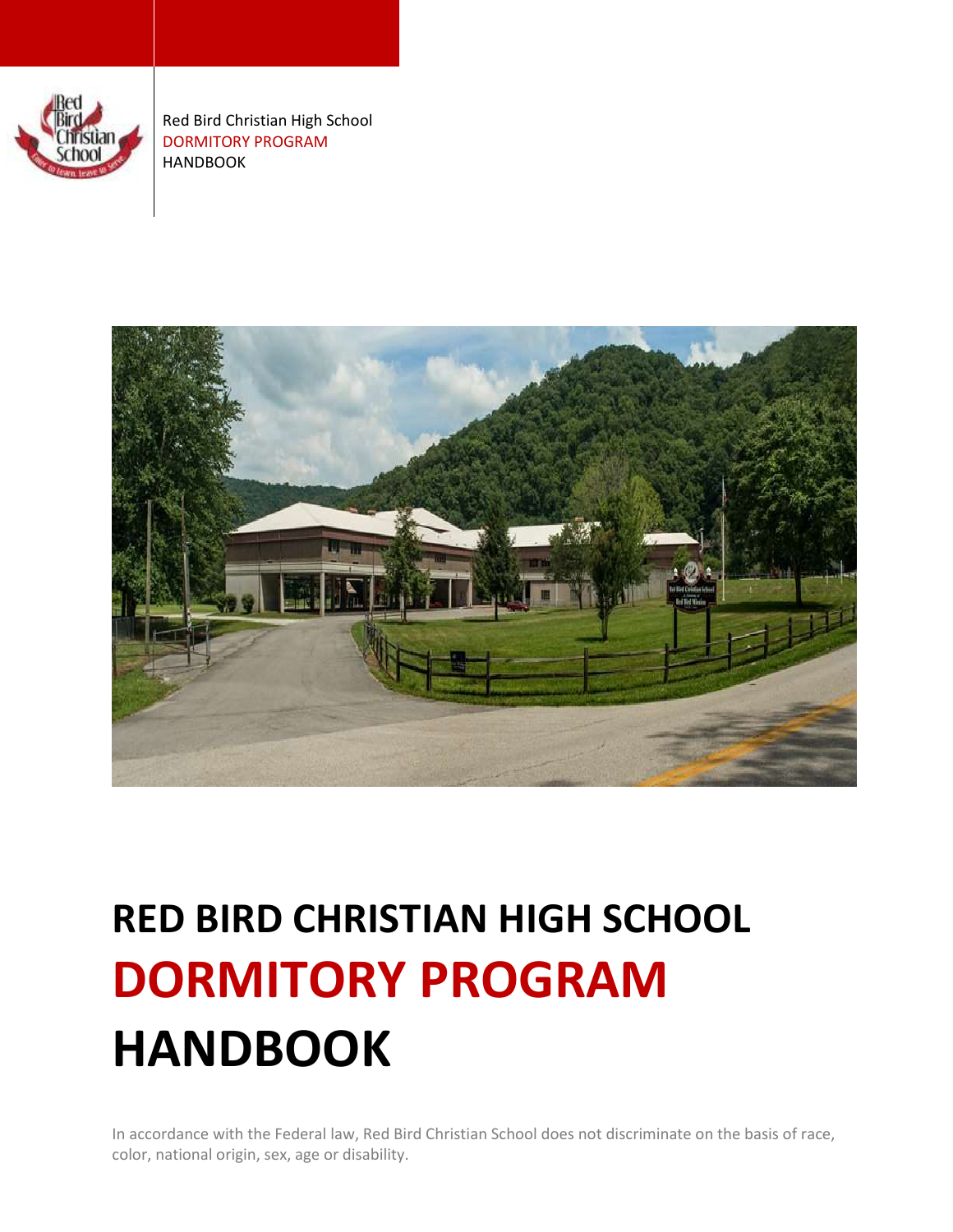## **HISTORY**

**Red Bird Christian High School was begun in 1921 by the Evangelical Church. It was one of the original "Settlement Schools" of Appalachia.** 

**The Settlement School movement in Appalachia began in the late 19th and early 20th centuries. During this period the nation became intensely aware of the economic and educational deprivation of the Southern Highlander via numerous published newspaper and magazine articles. John C. Campbell's book, The Southern Highlander and His Homeland, was published in 1921 and issued a clarion call for Church and private organizations in the North and Mid-West to come into the mountains and establish boarding schools and other mission projects.**

**Red Bird Settlement School early on became a boarding high school serving mountain people from isolated communities spread far and wide.** 

**The school and dormitories epitomized high quality secondary and college preparation education. Missionary teachers streamed to the school through the years making it a school comparable to the elitist private boarding institutions of the northeast.**

**The Evangelical Church soon united with the Brethren Church to form the Evangelical United Brethren Church (EUB). In 1968, the EUB Church united with the Methodists to become today's United Methodist Church.** 

**Since 1921 Red Bird Settlement School, now Red Bird Christian High School, provided high quality, intensely academic college preparation for its students. Among our alumni are many doctors, lawyers, pastors, teachers, business men and women, and so on. These have made invaluable contributions to society. In addition, our graduates are faithful supporters of the school.**

**Today, our mission is as significant as ever: "Red Bird Christian High School, guided by Jesus Christ, empowers individuals and advocates justice by providing exceptional college preparation, spiritual growth, and Christian leadership development in a safe environment."**

**Red Bird Christian High School has a glorious past. It is a beloved institution where youth and young men and women can come to receive an exemplary education in small classroom settings with committed Christian teachers.** 

**In 2010, due to financial exigencies and the recession, the dormitories closed. Thanks to alumni and friends, we now re-open in the year 2014. May we serve another 90 years!** 

**The girls' dormitory is named "The Bonnie Adams Lawson Dormitory" to celebrate the benevolence and fund-raising of Bonnie and her husband Leonard Lawson. Both are supportive alumni of Red Bird Christian High School. Mrs. Lawson was a dormitory student throughout her high school years.** 

**We welcome you to become a participant in this unique "Red Bird" experience. We seek a diverse student body; and reach out across the State, nation, and world for students.** 

**Glory be to God and His Son, our Savior and Lord, Jesus Christ!**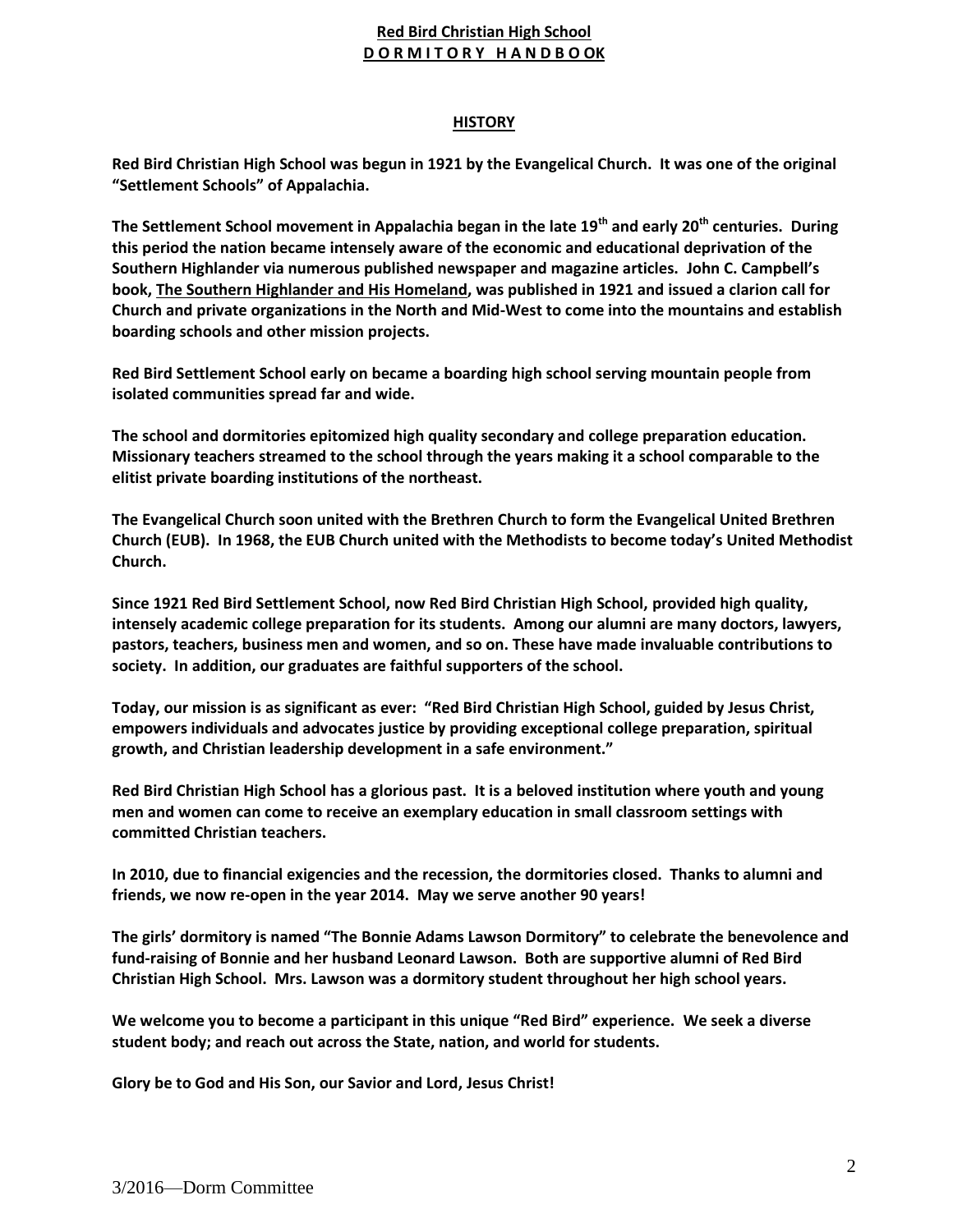#### **TABLE OF CONTENTS**

**Page**

| <b>Study Hall</b><br>a.                    |  |  |
|--------------------------------------------|--|--|
| <b>Acceptable Grade Requirements</b><br>b. |  |  |
| c. Academic Probation                      |  |  |
|                                            |  |  |
|                                            |  |  |
|                                            |  |  |
|                                            |  |  |
|                                            |  |  |
|                                            |  |  |
|                                            |  |  |
|                                            |  |  |
|                                            |  |  |
|                                            |  |  |
|                                            |  |  |
|                                            |  |  |
|                                            |  |  |
|                                            |  |  |
|                                            |  |  |
|                                            |  |  |
|                                            |  |  |
|                                            |  |  |
|                                            |  |  |

## **Forms:**

#### **APPLICATION PACKET**

- 1. Resident Student Application (good for dorm and school)
- 2. Financial Agreement
- 3. Personal Reference Forms (3)

## 4. **APPLICATION SUPPLEMENT**

- a. Dormitory Information What to Bring
- b. Authorization to Obtain Medical Treatment
- c. Physical Exam Form
- d. Red Bird Clinic Registration & Health History Packet
- e. Medicines and Prescriptions Parental Permission
- f. Covenant
- g. Transportation Permission & Media Release
- h. Authorization to Leave Queendale Campus
- i. School Permission for Medication
- j. School Permission for Student Pick-Ups
- k. Internet/Computers Acceptable Use Policy Agreement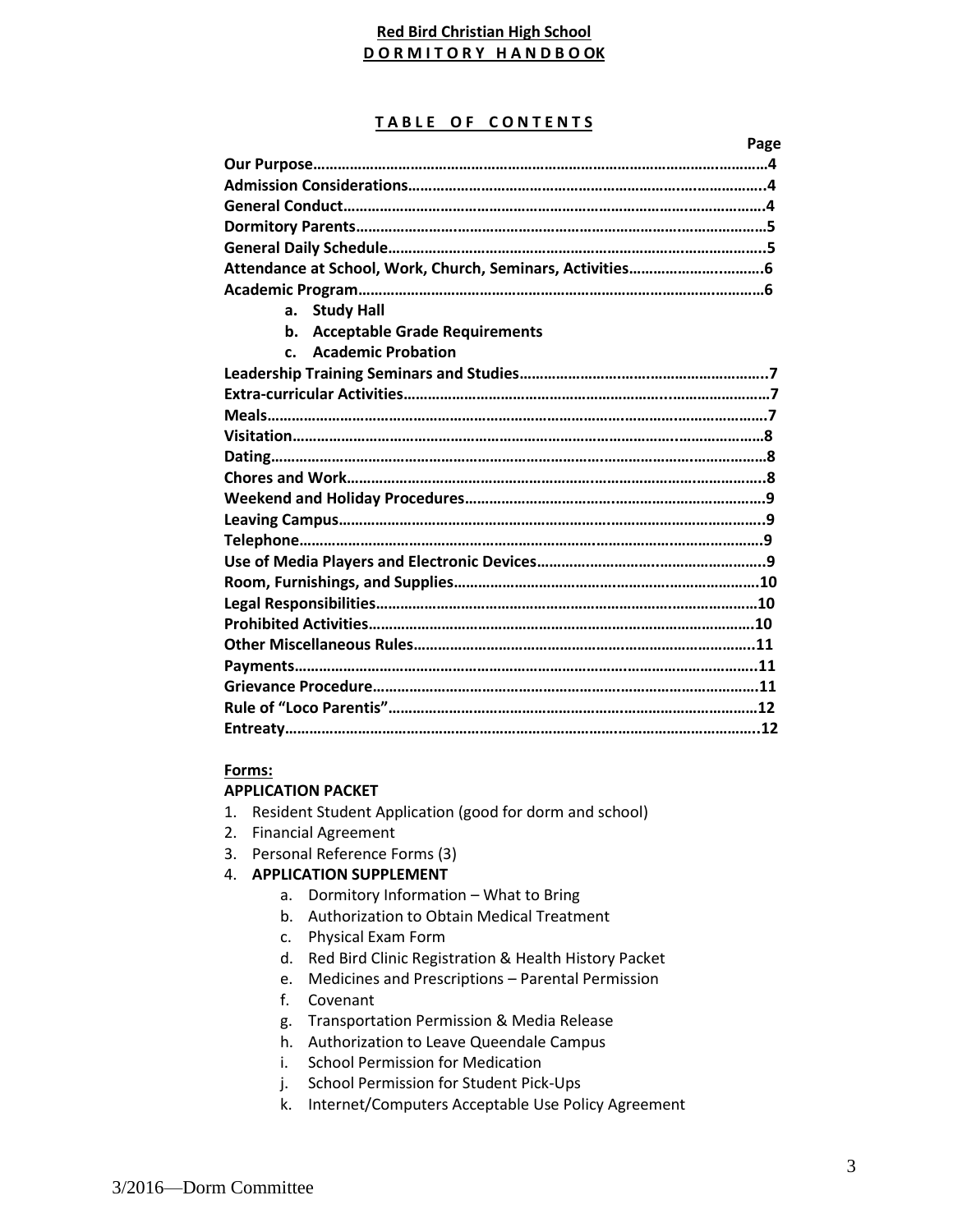# **Red Bird Christian High School Dormitory Program A Ministry of Red Bird Mission of the United Methodist Church**

# **1. OUR PURPOSE**

Our purpose is to provide a place for Christian students to live in a boarding environment to attend Red Bird Christian High School. We seek secondary students who wish to seek and follow God's calling in their lives. The Dormitory Program strives to provide spiritual growth, social development, plus Church and general leadership development within a supportive, Christian, home-like environment. Students live in the dormitories so that they may attend the exemplary Red Bird Christian High School following the college preparatory curriculum.

# **2. ADMISSION CONSIDERATIONS**

Students admitted to the Dormitory Program will be simultaneously enrolled in the Red Bird Christian School. Steps to Apply are included in the Application Packet. All requested materials must be received before an application will be processed. A phone interview will be scheduled. The interview, references, and previous academic work combine to give the selection committee the information needed to make admission decisions.

Extra considerations are given to students who live in southeastern Kentucky and the surrounding areas of Appalachia and to students who are feeling the call to go into the ministry, missionary service, or service in their church. However, we seek diversity in our dormitories so we solicit applicants from Kentucky, America, and the World.

Note: Red Bird Christian School is not a reform school. Our dormitories are not staffed to handle students with severe emotional or behavioral problems/needs, alcohol and substance abuse problems, or special custody issues including coordinated supervised visitation. We do have some (but limited) accommodations for those who are physically handicapped.

Any misrepresentation or withholding of pertinent information on the admission application will be grounds for immediate dismissal from the dorm and school programs.

# **3. GENERAL CONDUCT**

The dormitories are places of diversity where young people with differing backgrounds live and learn together. Cooperation, civility, consideration of others and their feelings, and a Christian spirit are important. We must all walk in Jesus' footsteps. These traits can lead to life-long friendships with persons you can respect, trust, and rely upon.

Jesus says in Luke 6:31: "Do unto others as you would have them do unto you." This admonition will serve you well – not only in the dormitories but in all your futures days.

Disruptive behavior, disrespect for persons; destruction of property; ad repeated rules infractions will not be tolerated and will result in disciplinary action that may include loss of privileges, extra chores, suspension, and possibly expulsion.

It is not necessary to be good friends in order to be good roommates; however, many roommates become good friends indeed. Why? Because they take care to respect each other's privacy, each other's property, and each other's right to considerate use of their share of the dorm room.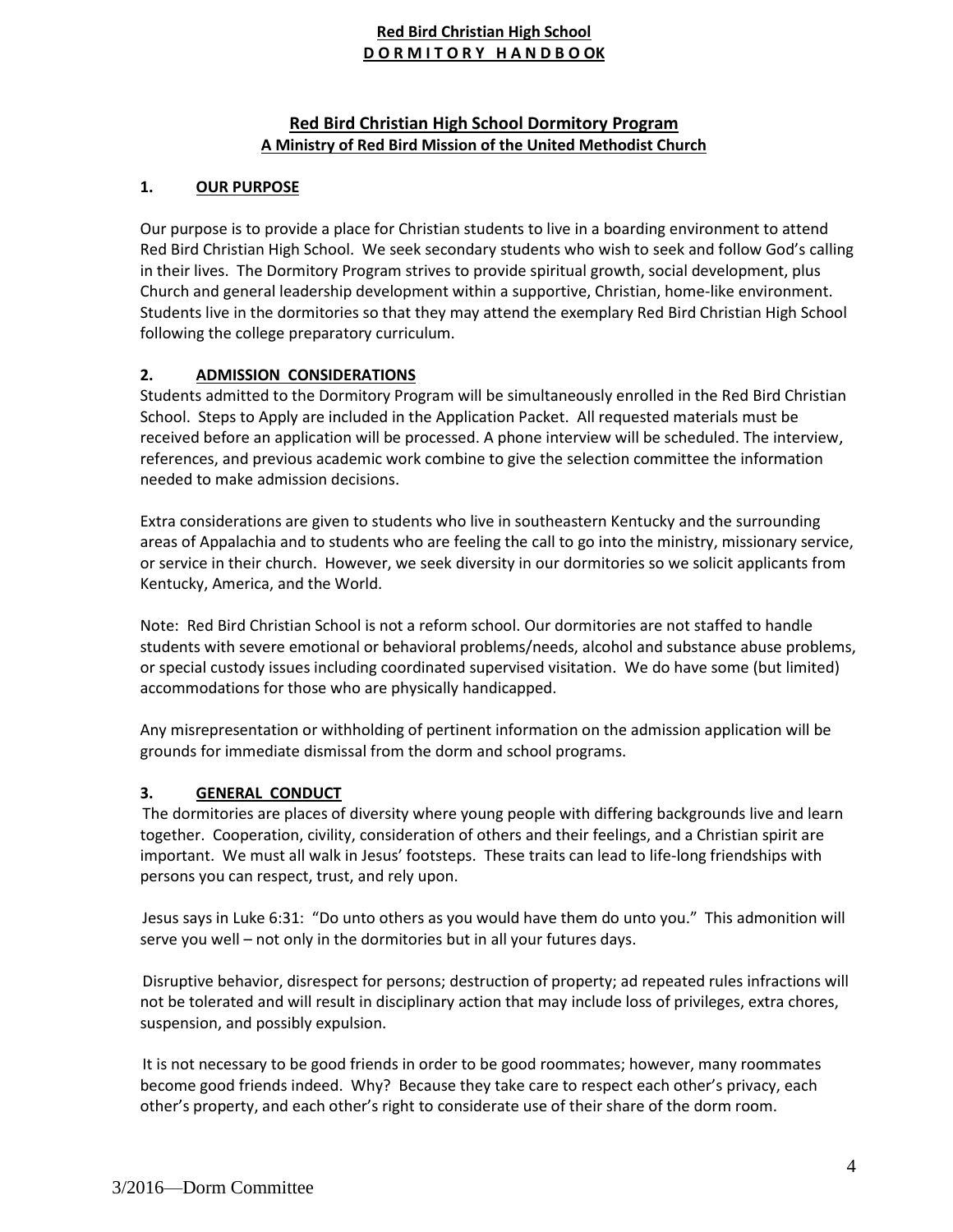It is not necessary to be a Christian; but we expect you to emulate Christ.

Dormitory students must also abide by the rules and regulations embedded in the school's student handbook.

# **4. DORMITORY PARENTS**

Red Bird dorm parents are Christian men and women who see to the needs of our dormitory students.

Any time you are not in school, a dormitory parent is available. Most live in the dormitory and are on duty twenty-four hours a day to help you with every day exigencies, emergencies, health care needs, homework and spiritual life.

Dorm parents play an active role in the church life of each student. They attend worship services with their students just as parents would at home.

Attending Sunday school and church on Sundays plus Youth Group on Wednesdays is an integral part of the dormitory experience.

Transportation will be provided to and from church activities.

The Jack's Creek United Methodist Church will be the church of attendance for all dormitory students and dorm parents. However, accommodations will be made for students of different faiths and different denominations. Nothing shall preclude students from outside the Christian faith from applying.

#### **5. GENERAL DAILY SCHEDULE**

| 6:30 a.m.  | <b>Rising Time</b>      |
|------------|-------------------------|
| 7:20 a.m.  | Depart for School       |
| 3:15 p.m.  | Return to Dormitory     |
| 3-5 p.m.   | Chores & Laundry        |
| 5-6 p.m.   | <b>Evening Meal</b>     |
| 6-8 p.m.   | Finish Chores/Free Time |
| 8-9 p.m.   | <b>Study Time</b>       |
| 9:00 p.m.  | Devotions               |
| 10:00 p.m. | <b>Bedtime</b>          |

## **SUNDAY SCHEDULE – Example**

| $9:30$ a.m. | Depart for Sunday School and Worship Service |
|-------------|----------------------------------------------|
| 12:30 p.m.  | Sunday Dinner                                |
| $1:30$ p.m. | Rest Time; Free Time: Homework; Etc.         |
| 6:30 p.m.   | Supper                                       |

## **SATURDAY SCHEDULE - Seminars; field trips; learning experiences.**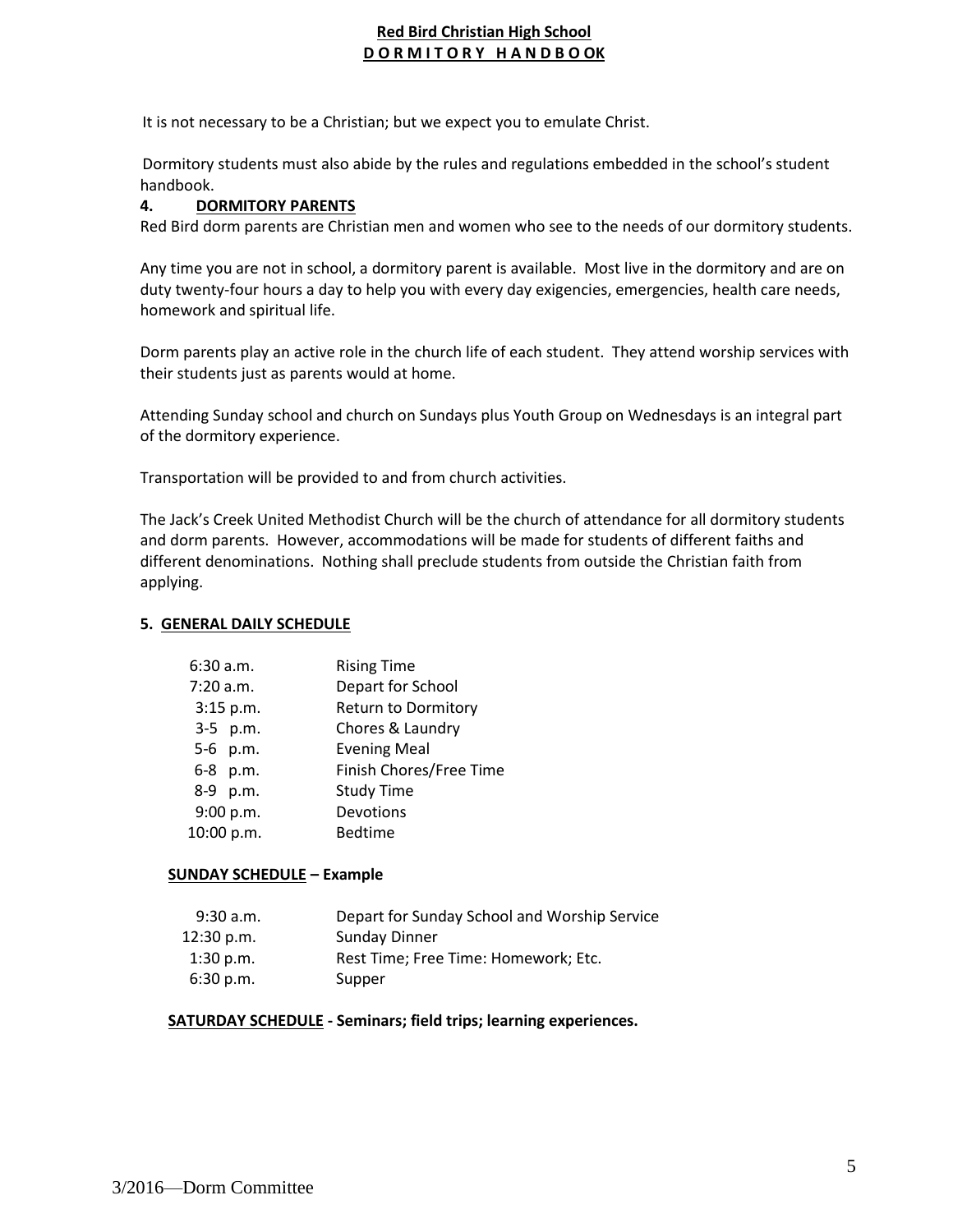# **6. ATTENDANCE AT SCHOOL, WORK, CHURCH, SEMINARS, AND ACTIVITIES**

You must attend church services. Appropriate dress is required; indeed, students must follow the school's dress code which apples to the dormitories and campus at all times

For spiritual growth, attendance at devotions is likewise required.

Should you miss school, church, or special activities and programs due to illness, you must remain in the dormitory during free time each day of your absence whether a full or partial day. Should you be ill for part of a day in the morning, you may return to school for the remainder of the day with permission of the dorm parent.

# **7. ACADEMIC PROGRAM**

The fundamental reason for the resident student program at Red Bird Christian High School is to provide students who come to us an exemplary college-preparatory education in a Christian environment that prepares them for a life of service in God's kingdom.

Preparation for university, the world of work, the ministry, and leadership are fundamental goals of the Dormitory Program and are central to the mission of Red Bird Christian High. Our Mission Statement reads, "Red Bird Christian High School, guided by Jesus Christ, empowers individuals and advocates justice by providing exceptional college preparation, spiritual growth, and Christian leadership development in a safe environment."

As a resident student you are expected to display a positive attitude toward academic achievement and attain acceptable academic progress in school.

Personal academic and spiritual goals will be established in consultation with the student's advisory group. The advisory team will be comprised of dormitory parent(s), teacher(s), pastor and school counselor plus school administrator.

Minimal academic requirements for remaining in the dormitory are:

- **a. Study Hall –** A guided study time will be required each evening. Dormitory parents will determine the extent and nature of the study period. We will provide tutoring on an individual basis.
- **b. Acceptable Grade Requirements -** You must maintain a GPA of at least 2.0 on cumulative work.
- **c. Academic Probation** Should your GPA drop below 2.0 for a semester, you will be placed on academic probation. This triggers a conference with teachers, dorm parents, and your parent or guardian either in person (preferred) or by Skype or telephone.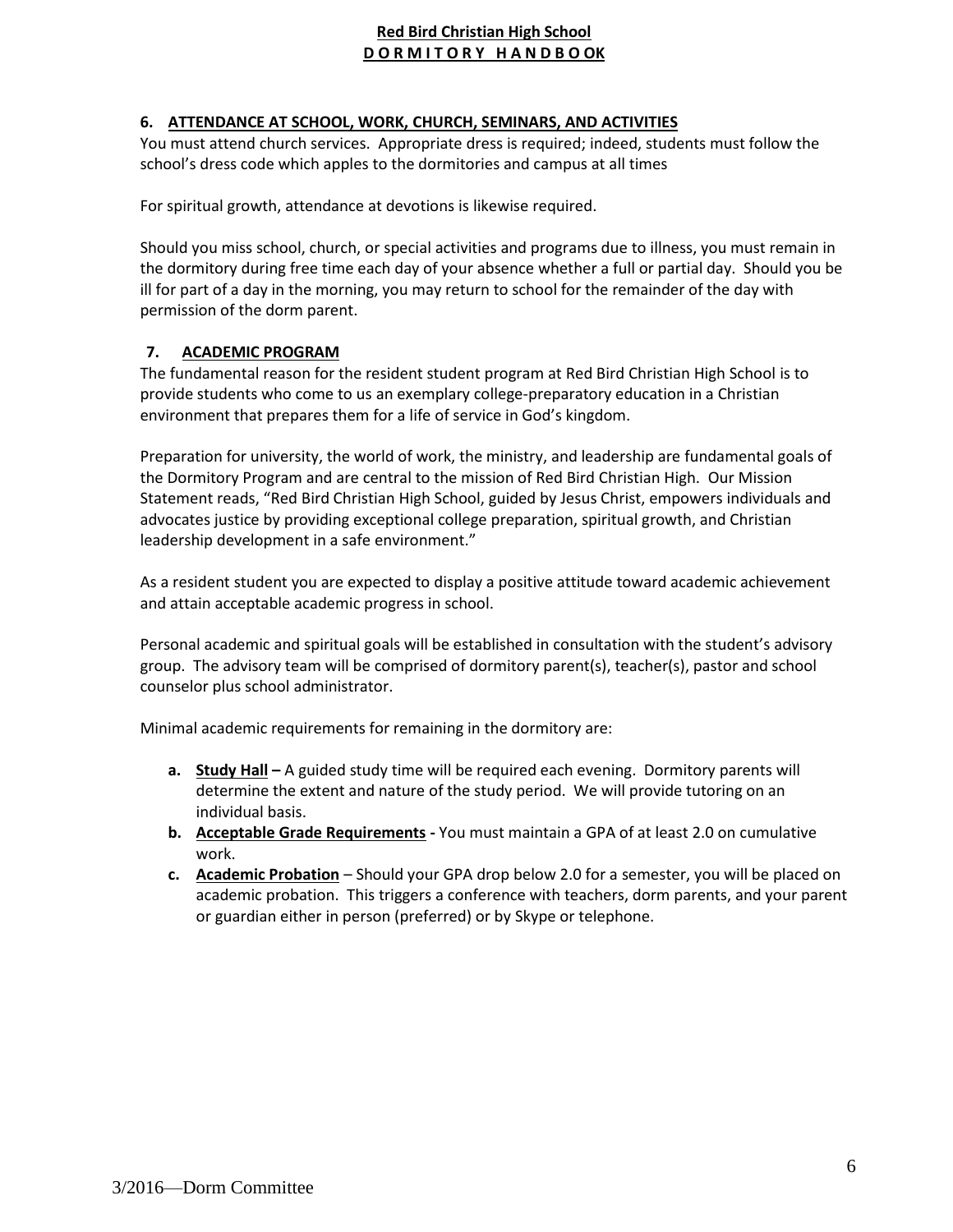## **8. LEADERSHIP TRAINING SEMINARS AND STUDIES –**

An important feature of the Red Bird Dormitory Program will be special seminars and experiences in leadership for future work in secular world and/or the Church. These uniquely designed experiences and seminars will feature opportunities to learn about leadership styles; the theoretical and research underpinnings of organizational science; learning about one's own leadership styles and leanings; plus practical experiences in leadership in this area and beyond.

You may wish to consider God's call in your life. Do you feel God's leading to a life of service in the Church as a pastor, a missionary, or Church worker? No matter the denomination, you will have opportunities to experience a closer relationship with God and His Son Jesus Christ: to come to Him; to serve Him; serve the needy, the downtrodden; to follow in His footsteps throughout the remainder of your life. "Enter to Learn; Leave to Serve" is our motto, indicating our clear objective to train leaders and servants of the Father and Son.

The United Methodist Church and other denominations are experiencing a paucity of individuals preparing for the Pastorate. Other denominations are likewise needing ministers of the Gospel to fill their pulpits.

If Divinity School is in your future, we will happily facilitate admission for you. We shall help you to develop a relationship to the Seminary of your choice.

Red bird Christian High School and Resident Student Program are uniquely poised to provide students who seek to become leaders special opportunities to prepare for their futures in the political, corporate, or ecclesiastic realms.

## **9. EXTRA-CURRICULAR ACTIVITIES**

Athletics and recreation are necessary and desirable elements of the academic and dormitory experience at Red Bird Christian High and in our dorms. Basketball is tremendously popular in Kentucky and in the community. We strongly encourage you to participate in sports including cross-country, volleyball, track, baseball and softball. Dorm students are transported to these activities.

The *Kentucky High School Athletic Association* (KHSAA) rules state that an international student must sit out for one year before he/she is eligible to play varsity sports.

There are additional activities available to you: school clubs and groups; our nationally famous choral group "The Cardinal Singers;" school field trips; dormitory field trips; youth fellowship and church activities; athletic events; school concerts and plays; and so on.

#### **10. MEALS**

Attendance at all meals is required unless excused by a dorm parent. At each meal you are to be seated as a group from your dorm. You must stay in the dining room until dismissed. You may be expected to assist with clean-up after dinner.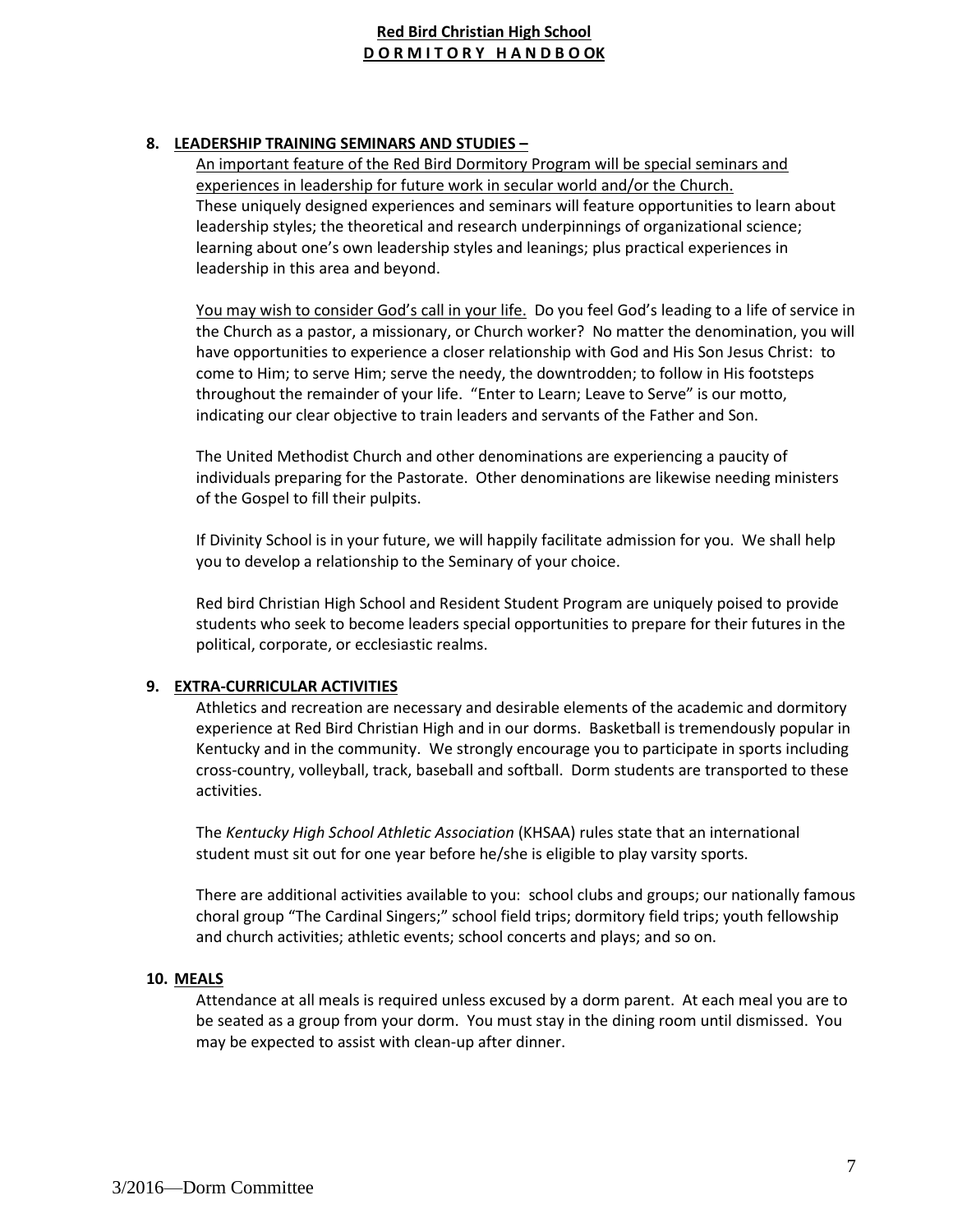## **11. VISITATION**

Guests are permitted in the dormitories only by invitation. Visitors may be allowed permitted in lobbies and outside in view of dormitory parents. You are responsible for the conduct of your guests at all times.

No student is allowed to have members of the opposite sex in a bedroom. Dorm parents may limit the number of guests and establish the dates and times guests are welcome. You are not permitted in any area of the opposite gender dormitory without express permission of both men's and girl's dorm parents and only if there is direct supervision.

Visiting hours are between 6:00 p.m. and 8:00 p.m. only.

Guests who drive a vehicle must park in the parking area across the street from the Fire Department. You must not talk to guests while they are in vehicles.

Off-campus car dates are not permitted.

## **12. DATING**

Names of prospective dates must be presented to the dorm parents before-hand. Express prior approval is required. Dates, as with all visitors, are approved at the discretion of the dorm parents. Proper conduct must be observed at all times. Holding hands is permitted; however, neither sitting on laps nor lying against one another will be tolerated.

As students in our Christian dormitory you must exhibit exemplary behavior with the opposite sex at all times. These and all rules are obligatory.

## **13. CHORES AND WORK**

All dorm students are required to do routine chores daily including the cleaning of your room; assisting with cleaning commons areas; cleaning up after meals; maintaining the grounds and yards around the dorms; and assisting with Red Bird Mission maintenance projects. Ample opportunities are available for meaningful work that will contribute to the upkeep and attractiveness of the campus and buildings.

Schedules of work will be posted daily. Assignments will not be traded with another. Chores are to be completed before dinner daily.

Each student must have a laundry basket and do his/her own laundry.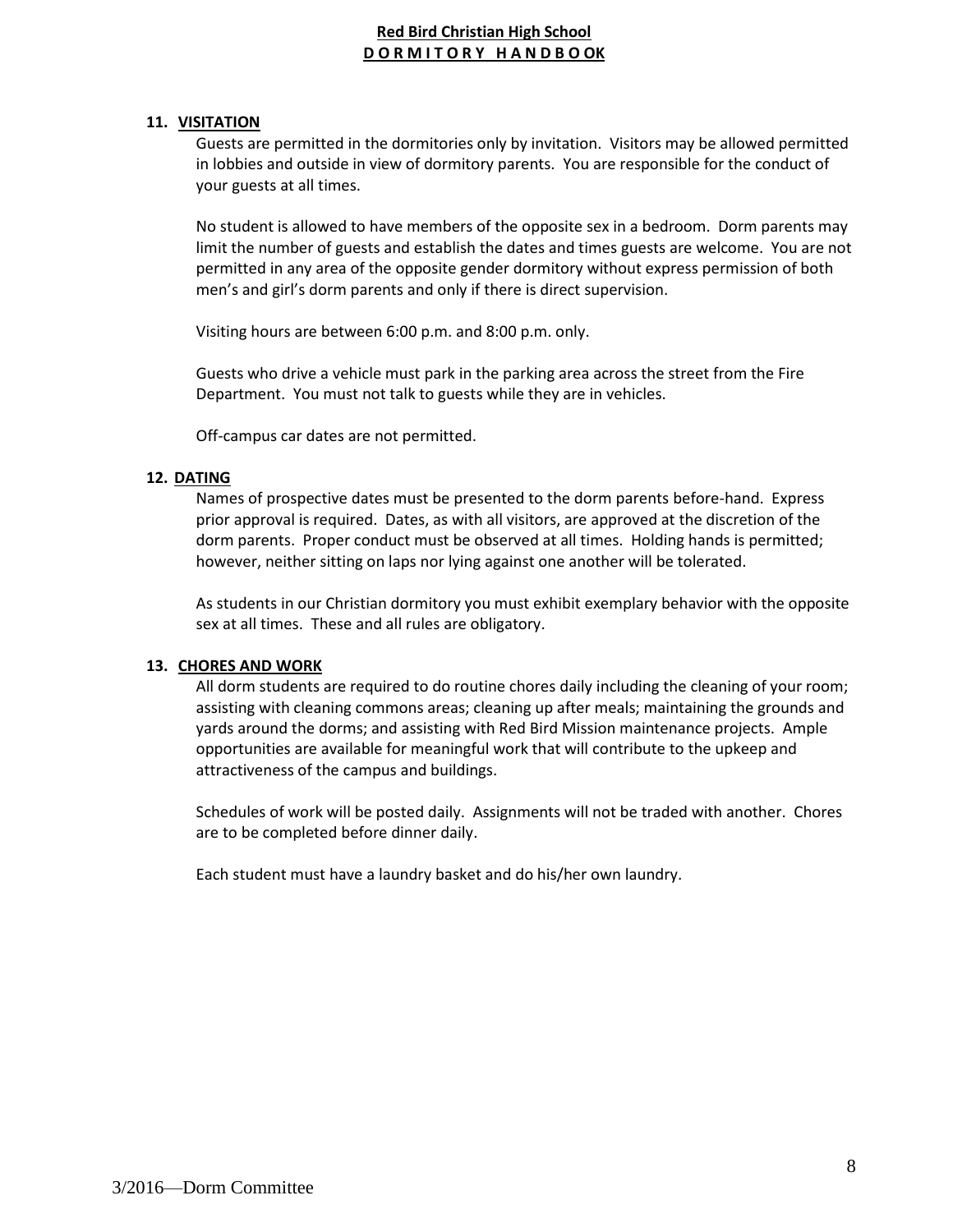## **14. WEEKEND AND HOLIDAY PROCEDURES**

Dormitories close for Christmas break and Summer break. You must sign out and be picked up by 6:00 p.m. on Friday prior to these breaks. Return time is generally Sunday evening at 6:00 p.m.

Students may not spend the night with school friends.

## **15. LEAVING CAMPUS**

One is only allowed to leave campus with individuals specified on the authorization form signed by parents or guardians. Only parents, guardians, or close relatives may check a student out. Carpooling, however, is encouraged.

Return time must be at 6:00 p.m. on return day unless prior arrangements are made.

Special arrangements may be made for out-of-state students and international students.

## **16. TELEPHONE**

Dormitory parents answer the phone. Only local, collect, and credit card calls may be made by students. Any call that results in a charge to the dormitory must be paid for. Only calls from parents will be accepted after bed time.

Dorm parents will contact your parents in time of emergencies.

At present, cell phone service is not available in our area.

## **17. MEDIA PLAYERS, SMART PHONES, PERSONAL ELECTRONIC DEVICES**

Central to our mission is your education. Dorm parents control Internet access and media viewing in the dormitories. Should you be required to view a program or movie for a class assignment, a dorm parent will assist you. All students are expected to consider others when utilizing personal media devices.

Remember that we are a Christian school and dormitory. We seek a spiritually healthy environment that glorifies the Lord. Playing or sending vulgar, garish, tawdry, or offensive media is not allowed. Dorm parents are responsible for enforcing this rule. Such music and materials will be confiscated and not returned. Parents or guardians will be notified.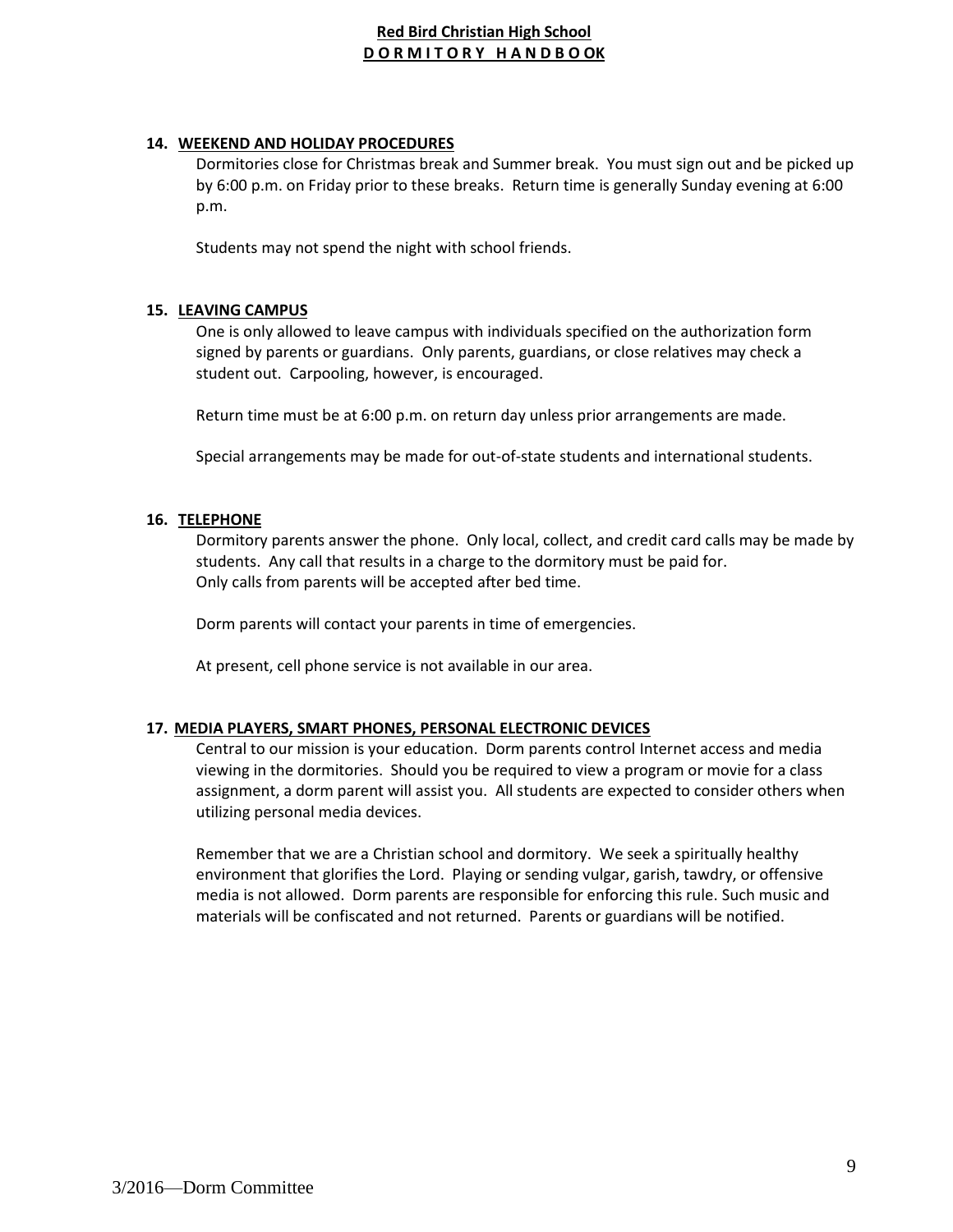## **18. ROOM, FURNISHINGS, AND SUPPLIES**

Our dormitories are open because alumni, supporters, and United Methodists choose to give. They give monetary donations as well as donations of time, labor, and supplies. For example, renovations to the dormitories and their modernization are the direct result of the benevolence and love of supporters across the nation.

Staff and students hold a special duty to preserve and protect our facilities and their contents. We are obligated to take great care throughout the dorms.

Your role includes keeping your room clean, neat, and free of damage. You are responsible for damages you cause and must recompense the dormitory program. Your parents will be billed. A damage deposit is required with the initial dormitory payment. It will be returned when you leave the dorm if there are no damages for which you are responsible.

Room checks are made by dorm parents each and every weekday morning. The check includes all storage areas including bureaus and closets. Unmade beds, dirty floors, clutter, and dirty bathrooms will be noted. These must be remedied during free time.

You will be given a key to your room. A \$5 charge will be made for a lost key. A \$10 charge will be made for a key not returned at the end of your stay.

You will need 3 bath towels, 2 hand cloths, 3 wash cloths, and two sets of twin-size bed linens. You may provide your own pillow.

Dorm room walls must be clean and free of clutter. With permission, posters and Christian crosses may be placed on walls. If you need assistance, let a dorm parent know.

To be good stewards of money and energy, windows may not be open while the air conditioning or heat is turned on.

#### **19. LEGAL RESPONSIBILITY OF DORM PARENTS**

Our dormitory staff and administrators are charged with enforcement of all state and federal regulations regarding residential dormitories. Therefore, WE MAY ENTER ANY ROOM WITHOUT NOTICE AT ANY TIME TO CONDUCT SEARCHES.

#### **20. PROHIBITED ACTIVITIES**

Strictly forbidden are alcoholic beverages, drugs, smoking materials, drinking, drug use, and use of tobacco in any form. Profanity, verbal, physical or relational bullying are also forbiddeneven on social media. This rule applies to the entire Red Bird Mission campus.

Violations of these rules will result in immediate referral to the Head of School and/or Executive Director for disciplinary action and possible expulsion.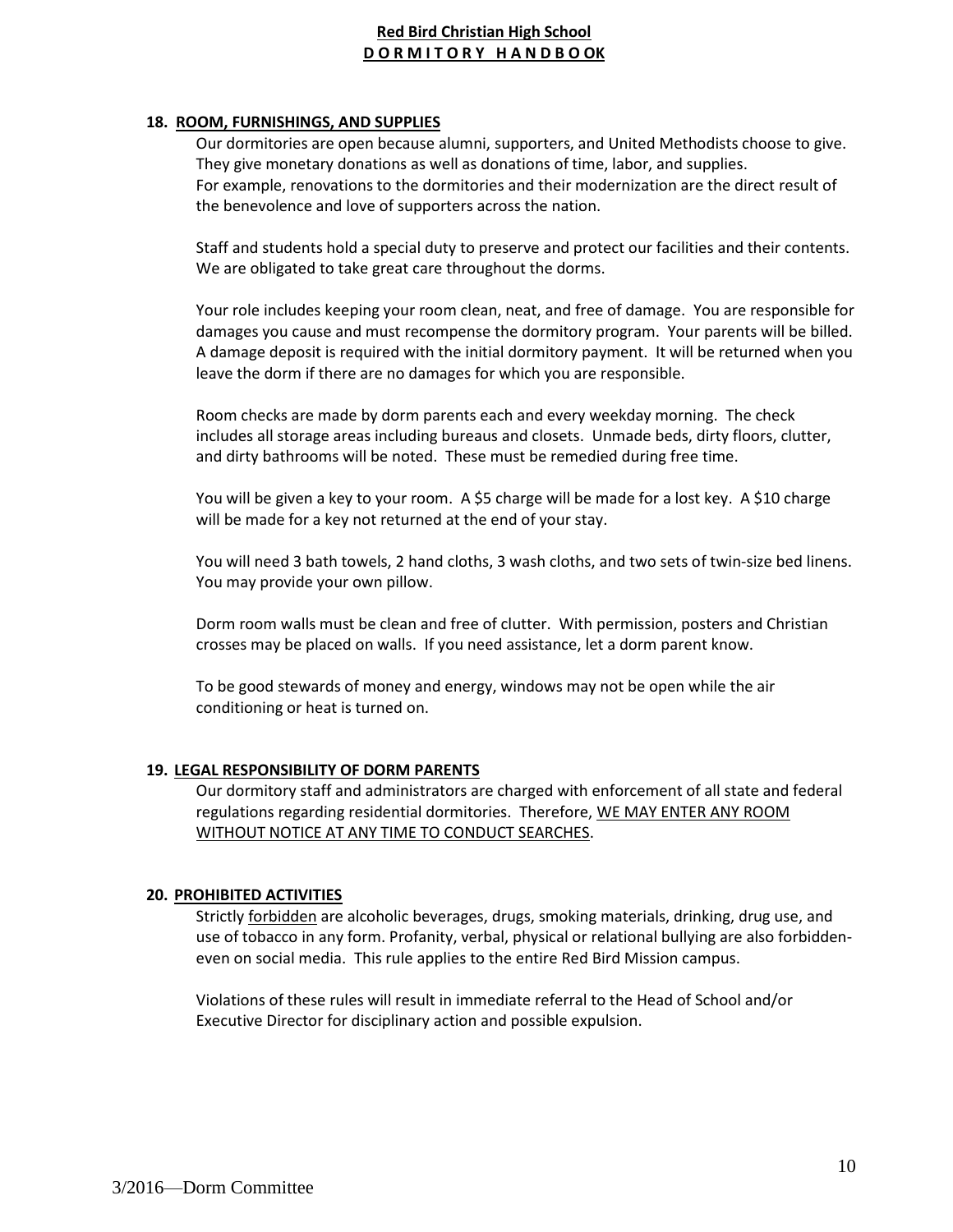## **21. OTHER MISCELLANEOUS RULES**

No pets are allowed.

Disrespect, insubordination, or violence toward students, staff, teachers, and administrators are forbidden.

Prescription medications will be placed in the care of the dorm parents. Prescriptions and over the counter medicines must not be kept in the room. These will be dispensed by the dorm parents only.

There will be no soliciting in the dorms except for items authorized by the school for fundraising projects.

No ordering of merchandise while in the dorm will be allowed without permission of the dorm parents and your parent/guardian.

Appliances such as refrigerators, grills, microwaves, televisions, etc., are not permitted in the rooms.

Lighters, candles, incense, and potpourri are not allowed in the rooms.

Kitchen and dining room supplies must be left in the kitchen or dining room.

## **22. PAYMENTS**

To continue in the dorm, payments must be up to date.

You will need some personal spending money for snacks, personal items, field trips, and so on.

#### **23. GRIEVANCE PROCEDURE**

Should you encounter a problem related to the dormitory program, you may take the following steps to seek a solution. The first step is to discuss the issue with dormitory parents. Should the issue not be resolved at this level, you may take the second step which is to discuss the problem with the Head of School. Should you not receive a satisfactory solution at this level, you may direct your concern in writing to the Executive Director. Finally, you may appeal to the Chairperson of the Education Committee of the Board which shall consider the grievance and make a recommendation to the Board of Directors.

You shall not take your grievances to individual Board members outside of this process and individual Board members shall have no authority to impose a solution apart from this process.